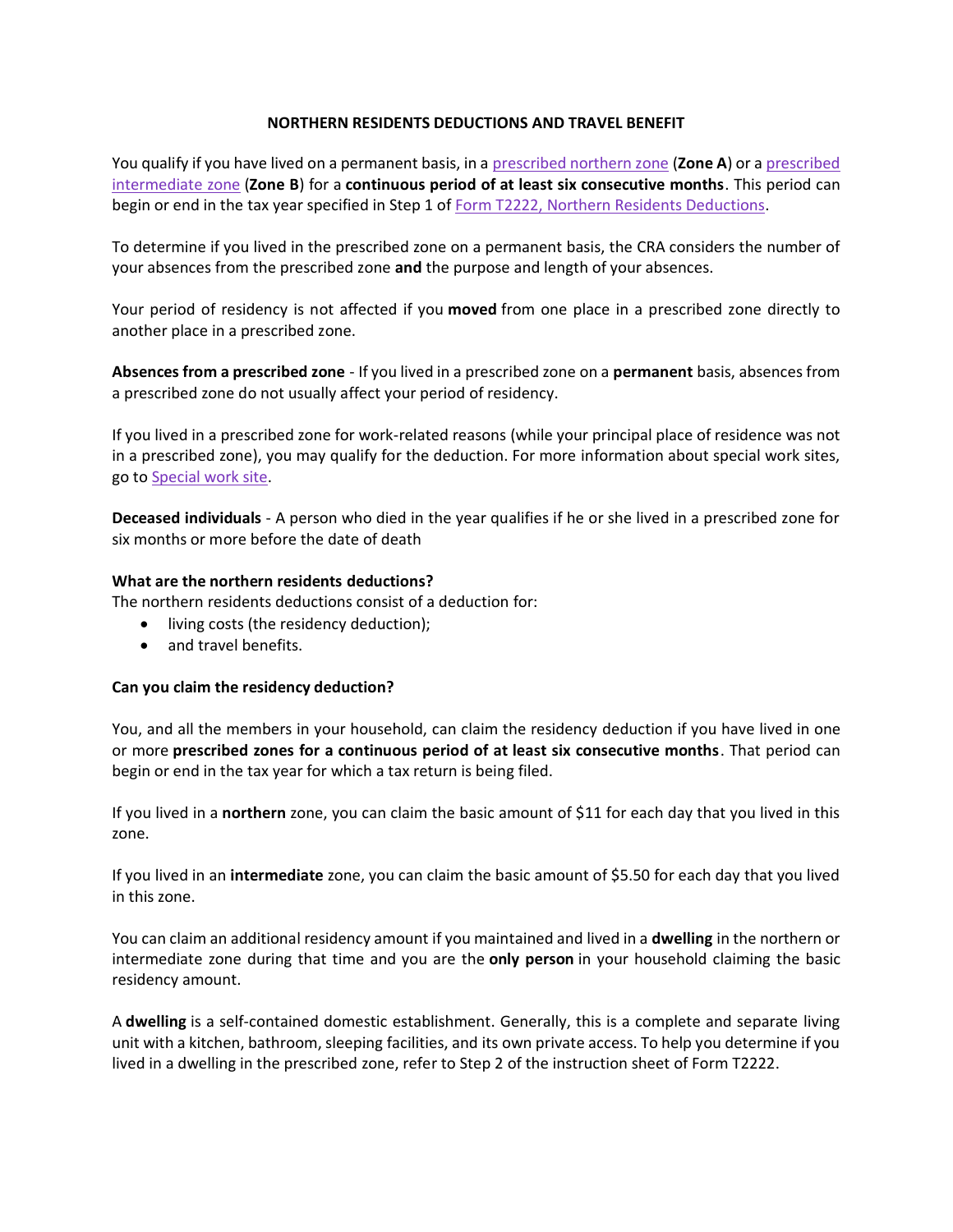#### **Example 1**

Katie and her husband John moved from Vancouver, British Columbia to their new house in **Yellowknife, Northwest Territories** on March 15, 2018. Yellowknife, Northwest Territories is listed as a prescribed **northern** zone based on the list available.

Katie and John **lived in the prescribed zone for a continuous period of at least six consecutive months** (March 15, 2018 to December 31, 2018 = 8.5 months [292 days]). Therefore, Katie and John are each entitled to claim the basic residency amount for 292 days in 2018. However, John does not need to claim the northern residents deductions for 2018 because he did not have taxable income in 2018. Katie can claim \$11 for each day that she lived in Yellowknife (292 days) and an additional residency amount of \$11 per day because she maintained and lived in a house (which is considered a dwelling) during the 8.5 months and she is the only person in her household claiming the basic residency amount. Katie will complete the "**Zone A** section.

### **Example 2**

Assume the same facts as in Example 1, however Katie and John move to **Vanrena, Alberta** instead. Vanrena, Alberta is listed as a prescribed **intermediate** zone based on the list available at [Line 255 -](https://www.canada.ca/en/revenue-agency/services/tax/individuals/topics/about-your-tax-return/tax-return/completing-a-tax-return/deductions-credits-expenses/line-255-northern-residents-deductions/line-255-places-located-prescribed-zones.html) Places [located in prescribed zones.](https://www.canada.ca/en/revenue-agency/services/tax/individuals/topics/about-your-tax-return/tax-return/completing-a-tax-return/deductions-credits-expenses/line-255-northern-residents-deductions/line-255-places-located-prescribed-zones.html) Therefore, Katie and John are each entitled to claim the basic residency amount for 292 days in 2018 as Katie and John **lived in a prescribed intermediate zone for at least six consecutive months**. Katie can claim \$5.50 for each day that she lived in Vanrena (292 days) and an additional residency amount of \$5.50 per day as she maintained and lived in a house (which is considered a dwelling) during the 8.5 months and is the only person in her household claiming the residency deduction. Katie will complete the "**Zone B** section.

## **Can you claim the deduction for travel benefits?**

If you received travel assistance (such as airline tickets or a trip on the company owned plane) from your employer or a travel allowance or a lump-sum payment from your employer and you actually incurred expenses for travel for **other reasons,** you can claim a travel benefits deduction for that travel. You can only claim this deduction for a trip that you or your household members (who lived with you at the time of the trip) actually took for vacation, family or medical reasons and that started from a prescribed zone. You cannot claim this deduction for travel required by your employer or related to your employment.

If you received a benefit that was not for any particular trip, you have to split it reasonably between the trips you are claiming. **To claim the deduction for travel, you must receive the taxable travel benefits in the same year you have the travel expenses.** For example, if you take a trip that begins and ends in one year and you are reimbursed the following year, you cannot claim the travel deduction for that trip.

However, you can claim a deduction for travel if you leave on a trip in one year and return the next year. For example, you may leave on a trip in December and come back in January. If you receive non-refundable tickets or travel vouchers, the taxable travel benefit should be included in your **T4** or **T4A** slip for the year the trip begins.

**Travel expenses** include: air/train/bus fares, vehicle expenses, meals, hotel or motel accommodations, camping fees, and other incidental expenses such as taxis and road/ferry tolls.

#### **Note**

In addition to living in a prescribed northern or intermediate zone for at least six consecutive months, in order to claim the deduction for travel benefits, **you and your employer cannot be related and you must**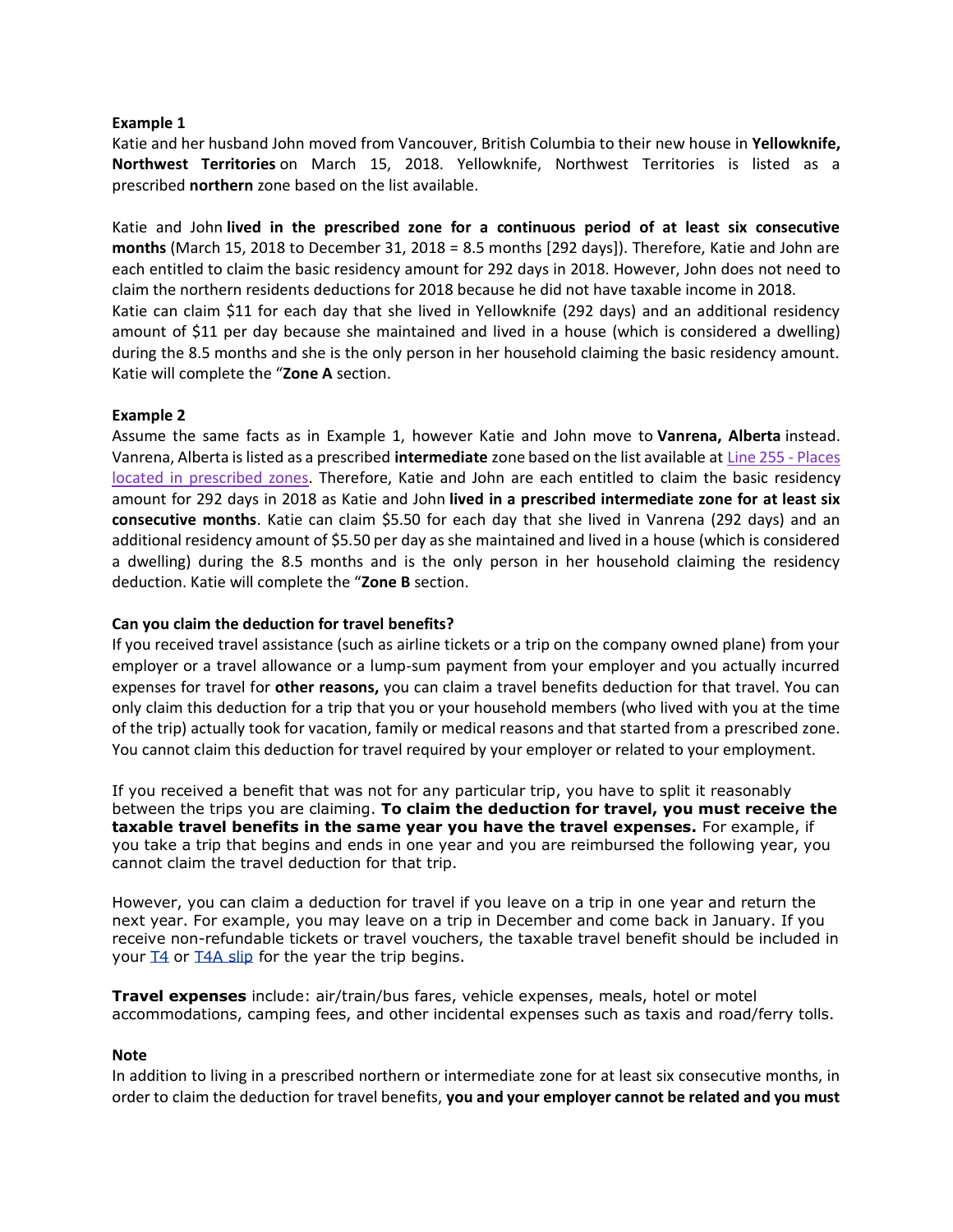**have included the travel benefit amount received** from your employment in the prescribed zone in your income. Usually your employer includes this amount in box 32 or 33 of your T4 slip or in box 028 or box 116 of your T4A slip. **Other Travel** means travel for vacation or family reasons (**maximum of two trips per year by each household member**).

**Note** - To calculate meal and vehicle expenses only, you may choose the **detailed** or **simplified method**. Your **total travel expenses** equal the total of the value of travel assistance provided by your employer and the travel expenses incurred by you. Ensure that you have included any travel costs paid by your employer.

**Detailed Method** - You must keep your receipts and claim the actual amount that you spent.

**Simplified Method** - You do **not** need to keep receipts.

- **Meals** You can claim a **flat rate of \$17/meal**, to a **maximum of \$51/day** (Canadian or US funds) per person, without receipts.
- **Vehicle Expenses** You must keep track of the number of kilometres driven during the taxation year for the trip. To determine the amount you can claim for vehicle expenses, multiply the number of kilometres by the cents/km rate for the province or territory in which the travel begins.

The **maximum deduction** for travel benefits you can claim for each eligible trip is the **lowest of the following three amounts**:

- the value of the travel benefit received from your employer;
- the actual amount that you spent on your trip; and
- the lowest return airfare available at the time of the trip between the airport closest to your residence and the nearest designated city to that airport (the **nearest designated cities** are: Vancouver, BC, Calgary, AB, Edmonton, AB, Saskatoon, SK, Winnipeg, MB, North Bay, ON, Toronto, ON, Ottawa, ON, Montreal, QC, Quebec, QC, Moncton, NB, Halifax, NS, St. John, NL).

Travel expenses include air/train/bus fares, vehicle expenses, meals, hotel or motel accommodations, camping fees, and other incidental expenses such as taxis and road/ferry tolls.

# **Example 3**

Katie and John moved from Vancouver, British Columbia to their new house in **Yellowknife, Northwest Territories** on March 15, 2018.

Katie started working at Smith Co. in **Yellowknife** and received a travel allowance from Smith Co. of \$5,000 in 2018. The \$5,000 travel allowance is included in box 32 of Katie's 2018 T4 slip from Smith Co. On November 1, 2018, Katie flew back to Vancouver, British Columbia to visit her mother and spent \$1,500 on travel expenses. Katie took a trip in 2018. The lowest return airfare available at the time of the trip was \$400.

The **first step** is to determine whether Katie's travel expense qualifies for the deduction for travel benefits. It appears that all three conditions are met:

Katie lives in a prescribed northern zone for at least six consecutive months; Katie and Smith Co. are not related; and